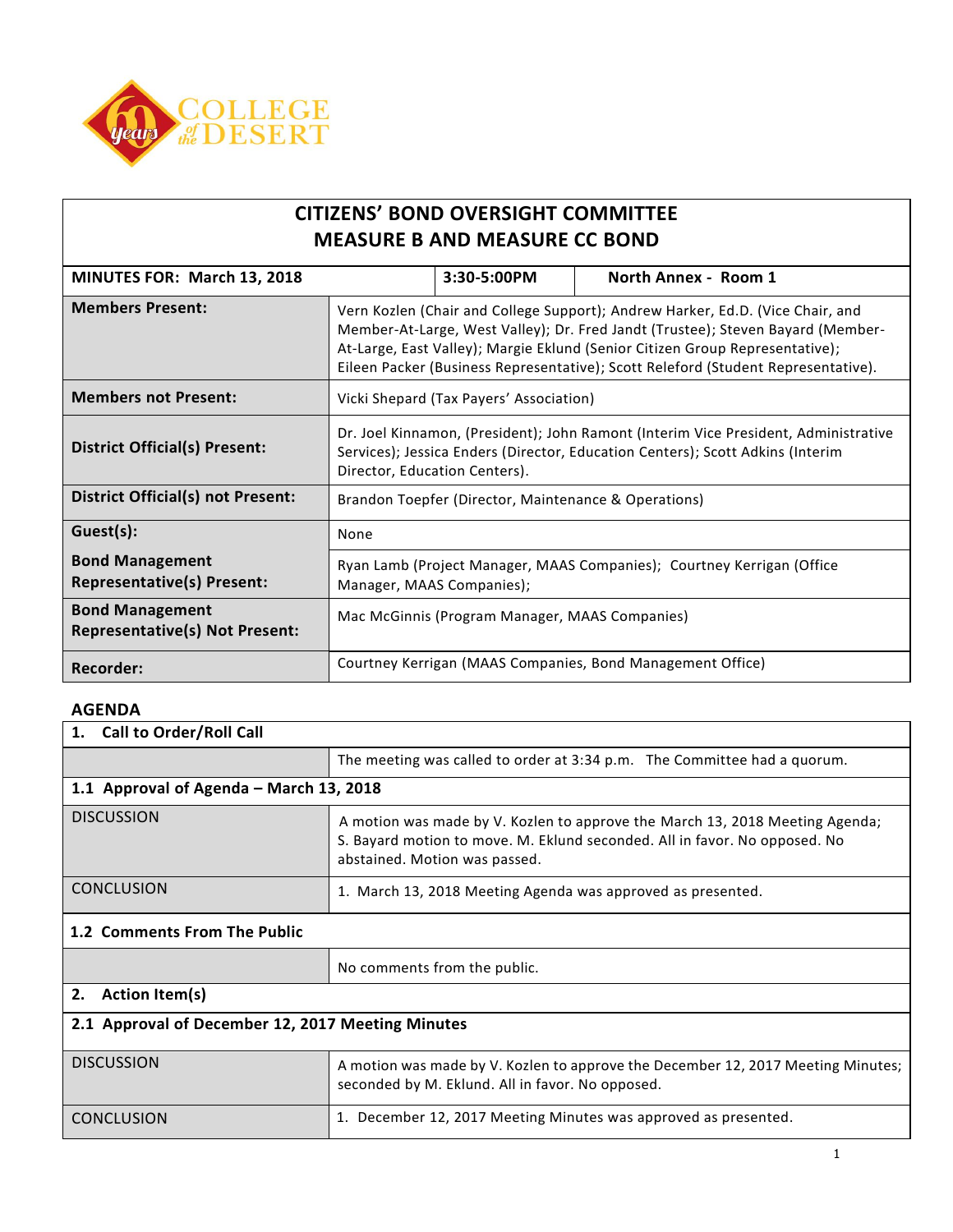| <b>ACTION ITEMS</b>                                                                           |                                                                                                                                                                                                                                                                                                                                                         | <b>PERSON</b><br><b>RESPONSIBLE</b> | <b>DEADLINE</b>   |  |
|-----------------------------------------------------------------------------------------------|---------------------------------------------------------------------------------------------------------------------------------------------------------------------------------------------------------------------------------------------------------------------------------------------------------------------------------------------------------|-------------------------------------|-------------------|--|
| 1. Finalize and publish the December 12, 2017 Meeting Minutes on the<br><b>COC Bond site.</b> |                                                                                                                                                                                                                                                                                                                                                         | C. Kerrigan<br>Recorder             | 03/15/18          |  |
| 3.0 Appointments:                                                                             |                                                                                                                                                                                                                                                                                                                                                         |                                     |                   |  |
| 3.1 Welcome New Student Representative                                                        |                                                                                                                                                                                                                                                                                                                                                         |                                     |                   |  |
| <b>DISCUSSION</b>                                                                             | J. Ramont asked Scott Releford to formally introduce himself and to share his<br>educational and career aspirations with the Committee. Scott relayed he is a second<br>year student at COD and is majoring in Biochemistry. His plans are to transfer to either<br>UCLA or UC Berkeley to obtain his bachelor's degree, then apply for medical school. |                                     |                   |  |
| <b>CONCLUSION</b>                                                                             | 1. New Student Representative, Scott Releford attended his first Committee meeting<br>and formally introduced himself to the members and District representatives.                                                                                                                                                                                      |                                     |                   |  |
| <b>ACTION ITEMS</b>                                                                           |                                                                                                                                                                                                                                                                                                                                                         | <b>PERSON</b><br><b>RESPONSIBLE</b> | <b>DEADLINE</b>   |  |
| 1. None                                                                                       |                                                                                                                                                                                                                                                                                                                                                         |                                     |                   |  |
| <b>Follow Up Items</b><br>4.                                                                  |                                                                                                                                                                                                                                                                                                                                                         |                                     |                   |  |
| 4.1 Finalized 2016-2017 COC Annual Newsletter                                                 |                                                                                                                                                                                                                                                                                                                                                         |                                     |                   |  |
| <b>DISCUSSION</b>                                                                             | The Committee received hardcopies of the finalized 2016-2017 Citizens' Oversight<br>Annual Newsletter. The content and format was approved. Members confirmed that<br>future newsletters are to be kept in same format with project details for purpose of<br>transparency to the public.                                                               |                                     |                   |  |
| <b>CONCLUSION</b>                                                                             | 1. Committee approved final version of 2016-2017 COC Newsletter.<br>2. Committee confirmed future newsletters are to be kept detailed for transparency.                                                                                                                                                                                                 |                                     |                   |  |
| <b>ACTION ITEM</b>                                                                            | <b>PERSON</b><br><b>RESPONSIBLE</b>                                                                                                                                                                                                                                                                                                                     | <b>DEADLINE</b>                     |                   |  |
| 1. Confirm date of newsletter distribution to the Districts Outreach List.                    |                                                                                                                                                                                                                                                                                                                                                         | C. Kerrigan<br>Recorder             | <b>March 2018</b> |  |
| 4.2 Revised Bylaws (Measure B & Measure CC)                                                   |                                                                                                                                                                                                                                                                                                                                                         |                                     |                   |  |
| <b>DISCUSSION</b>                                                                             | The Committee were furnished with revised Bylaws that include both Bond<br>Measures B & CC. The Bylaws were recently adopted by the Board of Trustees on<br>January 19, 2018 and were also posted on the public Bond site.                                                                                                                              |                                     |                   |  |
|                                                                                               | V. Kozlen inquired if members had any questions or comments regarding the<br>revised Bylaws.                                                                                                                                                                                                                                                            |                                     |                   |  |
|                                                                                               | All members present, replied "No".                                                                                                                                                                                                                                                                                                                      |                                     |                   |  |
| <b>CONCLUSION</b>                                                                             | 1. Amended Bylaws were furnished to the Committee for their use.<br>2. Amended Bylaws were adopted by the Board of Trustees on January 19, 2018.<br>3. Amended Bylaws are posted on the bond site.                                                                                                                                                      |                                     |                   |  |
| <b>ACTION ITEM</b>                                                                            |                                                                                                                                                                                                                                                                                                                                                         | <b>PERSON</b><br><b>RESPONSIBLE</b> | <b>DEADLINE</b>   |  |
| 1. None                                                                                       |                                                                                                                                                                                                                                                                                                                                                         |                                     |                   |  |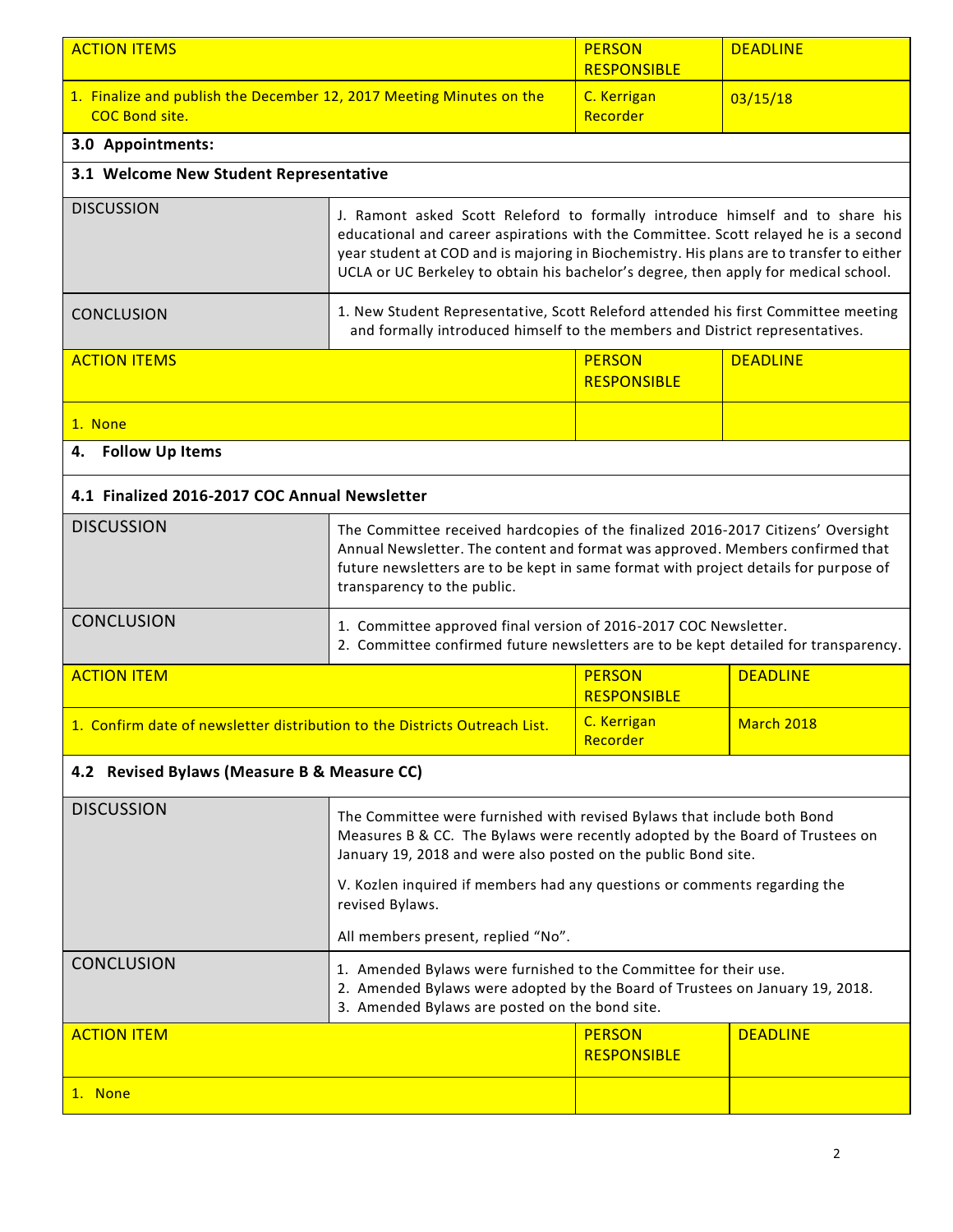| 4.3 West Valley Campus Update                           |                                                                                                                                                                                                                                                                                                                                                                                                     |                                     |                 |  |  |  |
|---------------------------------------------------------|-----------------------------------------------------------------------------------------------------------------------------------------------------------------------------------------------------------------------------------------------------------------------------------------------------------------------------------------------------------------------------------------------------|-------------------------------------|-----------------|--|--|--|
| <b>DISCUSSION</b>                                       | J. Ramont introduced Ryan Lamb, Project Manager of MAAS Companies who would<br>be speaking on behalf of M. McGinnis, who was unable to attend meeting.                                                                                                                                                                                                                                              |                                     |                 |  |  |  |
|                                                         | R. Lamb provided a brief update on the status of the West Valley Campus project.<br>He informed it is still in the Programming stages and the Bond Office is working with<br>District Administration and the Architect to ensure department heads and<br>community needs are being considered and addressed.                                                                                        |                                     |                 |  |  |  |
|                                                         | President Kinnamon provided an update concerning the eminent domain<br>proceedings. The trial began the week of February 19 <sup>th</sup> with closing arguments<br>scheduled for April 23, 2018. The District is currently considering purchasing the<br>property instead of acquiring through the eminent domain process, due to the<br>property restrictions which could hinder the campus plan. |                                     |                 |  |  |  |
| <b>CONCLUSION</b>                                       | 1. The West Valley Campus is still in the Programming Stage.<br>2. The eminent domain proceedings will conclude next week.<br>3. Purchase of the property is being considered.                                                                                                                                                                                                                      |                                     |                 |  |  |  |
| <b>ACTION ITEM</b>                                      |                                                                                                                                                                                                                                                                                                                                                                                                     | <b>PERSON</b><br><b>RESPONSIBLE</b> | <b>DEADLINE</b> |  |  |  |
| <b>None</b>                                             |                                                                                                                                                                                                                                                                                                                                                                                                     |                                     |                 |  |  |  |
| 4.4 Temporary Palm Springs Campus Update                |                                                                                                                                                                                                                                                                                                                                                                                                     |                                     |                 |  |  |  |
| <b>DISCUSSION</b>                                       | V. Kozlen requested Jessica Enders and Scott Adkins provide current enrollment<br>numbers for the newly opened Temporary Palm Springs Campus.<br>J. Enders prefaced that they are half way through the semester, but numbers are<br>strong with 650 students enrolled, 90% of which are full-time students. Scott<br>Adkins added that student transfer numbers are between 50-60%.                 |                                     |                 |  |  |  |
| <b>CONCLUSION</b>                                       | 1. Current enrollment numbers for the Temporary Palm Springs Campus are at 650<br>students with 90% as fulltime students.<br>2. Student transfer numbers are currently at 50-60%.                                                                                                                                                                                                                   |                                     |                 |  |  |  |
| <b>ACTION ITEMS</b>                                     |                                                                                                                                                                                                                                                                                                                                                                                                     | <b>PERSON</b><br><b>RESPONSIBLE</b> | <b>DEADLINE</b> |  |  |  |
| <b>None</b>                                             |                                                                                                                                                                                                                                                                                                                                                                                                     |                                     |                 |  |  |  |
| 5.0 Reports                                             |                                                                                                                                                                                                                                                                                                                                                                                                     |                                     |                 |  |  |  |
| 5.1 Bond Project Update & Bond Project Financial Report |                                                                                                                                                                                                                                                                                                                                                                                                     |                                     |                 |  |  |  |
| <b>DISCUSSION</b>                                       | R. Lamb reviewed by PowerPoint the current and completed project and financial<br>updates found on the Bond Citizens' Oversight Committee Report dated<br>March 13, 2018.                                                                                                                                                                                                                           |                                     |                 |  |  |  |
|                                                         | Andrew Harker said it would be helpful if the report identified the completed projects<br>that had any variances to the budget or schedule from last report. V. Kozlen agreed<br>this information would be helpful. R. Lamb affirmed this information can be included<br>in the report as requested.                                                                                                |                                     |                 |  |  |  |